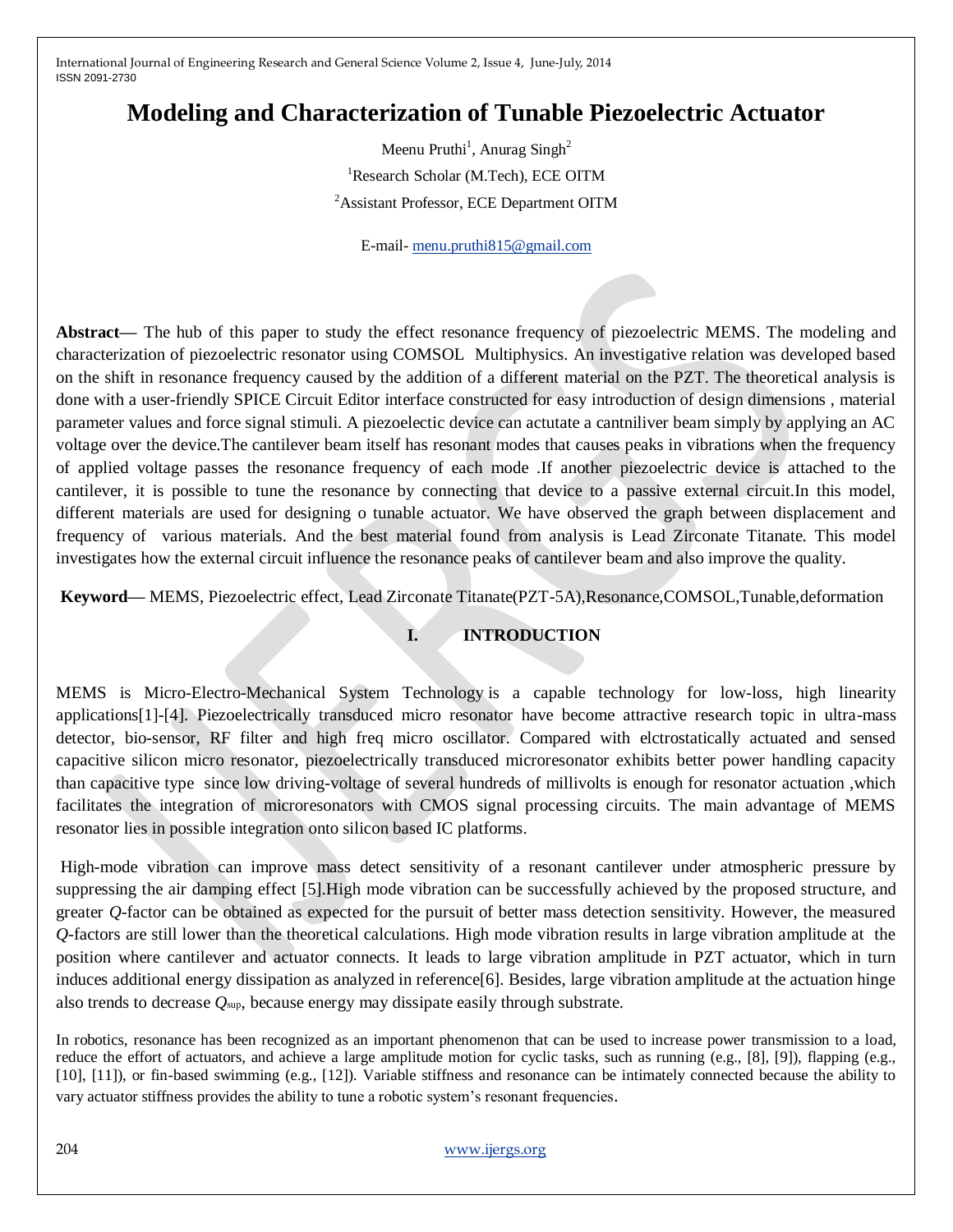Quality Factor (Q) is one of the most important characteristics of MEMS resonators, especially if they are used to build sensors based on frequency monitoring. The corresponding frequency resolution, and thus the system's sensitivity, is then indeed directly linked to Q. The higher the value of Q, the higher the micro-system's performance. These MEMS resonators are indeed found in many applications were a high sensitivity is needed: inertial sensors, mass sensors. To get high Q-values, these micro-systems generally rely on the use of vacuum packaging, air damping being an important limitation to the quality factor [13].

Another possibility to get high Q-values could be to externally increase the quality factor. An interesting technique to artificially improve the quality factor is called parametric amplification and consists in modulating the structure's stiffness at a harmonic frequency of the device's resonant frequency. This modulation results in an increase of the oscillation amplitude at the device's resonant frequency and thus an increase of Q.

#### **II. THEORITICAL CONSIDERATION**

The actuator consists of a thin bar of silicon with an active piezoelectric device below the bar, and a second passive piezoelectric device on top as shown in Figure1. These devices are located at one end of the actuator. The piezoelectric material is lead zirconate titanate (PZT), and each of the devices has two electrical connections to an external circuit, realized with the Floating potential boundary condition of the Piezo Plane Strain application mode.



Figure1: Geometry of a Tunable Piezoelectric Actuator Based Resonator

## **III. MODLING OF PIEZOELECTRIC ACTUATOR**

Because the fundamental resonance mode is the mode of deformation with maximum displacement and the relevant mode shapes were modeled. The results related to the various displacement with various piezoelectric material even the material of cantilever beam is fixed, which is single crystal Silicon as shown below. Thus the deformation show by displacement by varying the frequency.



Figure2 : Simulation of displacement of Quartz

205 [www.ijergs.org](http://www.ijergs.org/)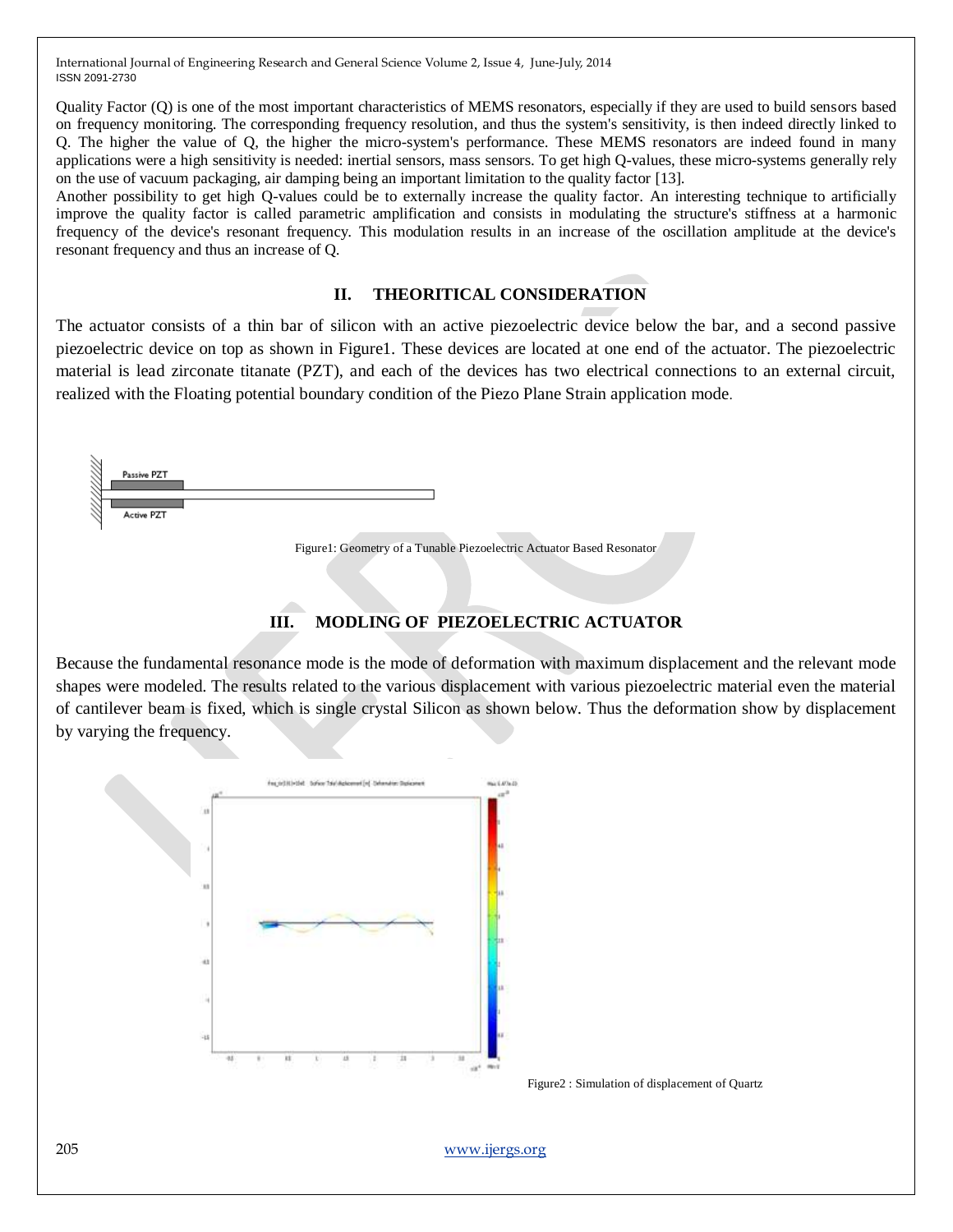Figure 2 shows that displacement of piezoelectric actuator. In this, we use cantilever beam of silicon and piezoelectric device is of quartz material. It has the displacement of 4.842e-20 which is very low.



Figure3: Simulation of displacement of Zinc Oxide

Figure 3 shows that displacement of piezoelectric actuator. In this, we use cantilever beam of silicon and piezoelectric device is of ZnO material. It has the displacement of 1.003e-8 which is low.



Figure 4 shows that displacement of piezoelectric actuator. In this, we use cantilever beam of silicon and piezoelectric device is of AlNi material. It has the displacement of 2.532e-9 which is low.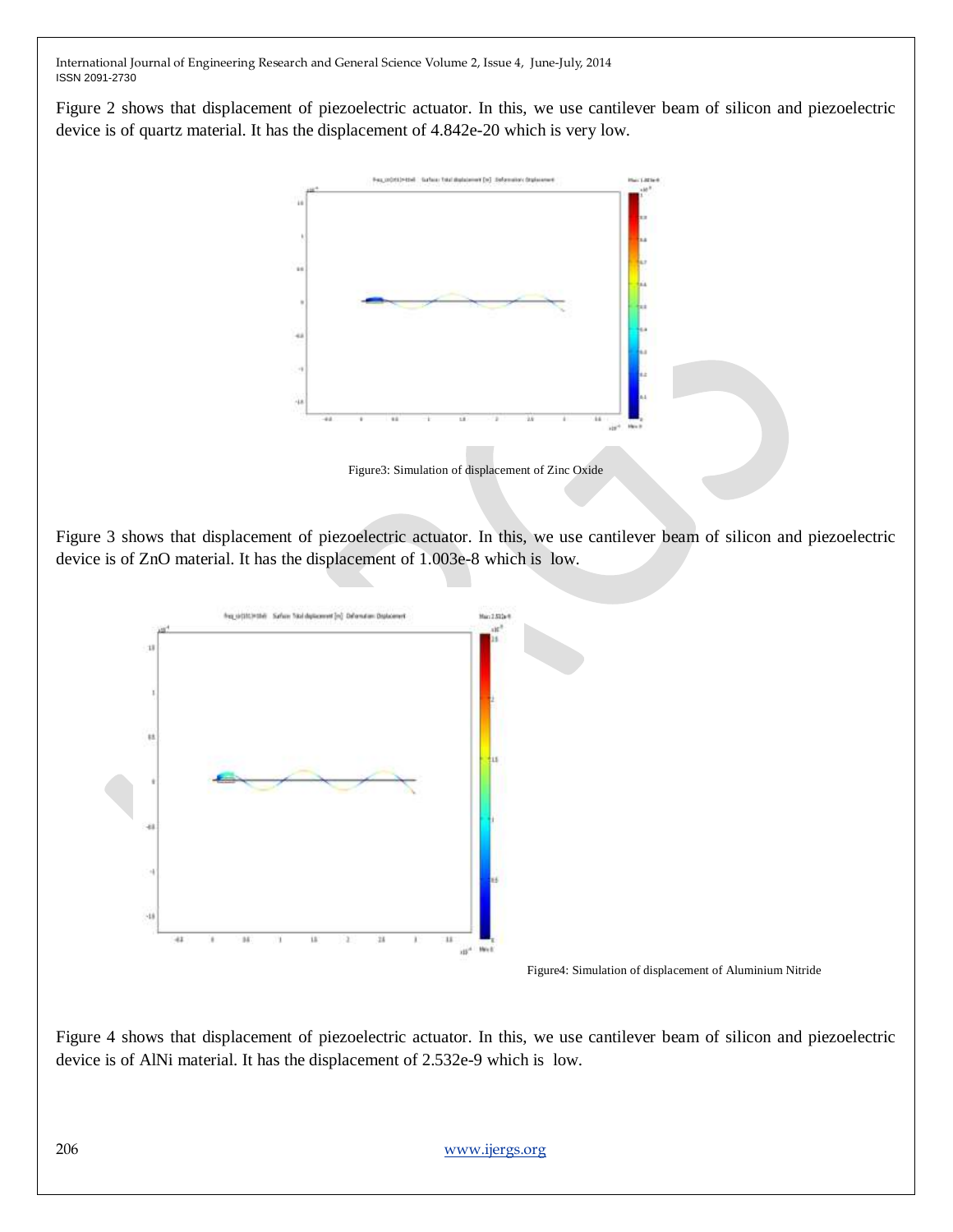

Figure5: Simulation of displacement of Lead Zirconate Titanate(PZT-5A)

Figure 5 shows that displacement of piezoelectric actuator. In this, we use cantilever beam of silicon and piezoelectric device is of PZT-5A material. It has the displacement of 3.547e-7 which is best in all materials.

All the Above Figure(1-5) shows the simulated output of piezoelectric actuator showing the variation of displacement along its boundary according to colour profile given in the plot and reported to the maximum amplitude of vibration analyzed by the lead zirconate titanate**.** Animation can also help us to show the maximum deformation of the different materials

#### **IV. EXPERIMENTAL RESULTS**

The analysis of the actuator is performed through a frequency sweep that goes from 200 kHz up to 1 MHz while logging the displacement amplitude in the *y*-direction. the vibration shows several resonance peaks in this range. The external inductance for this sweep was 50 mH.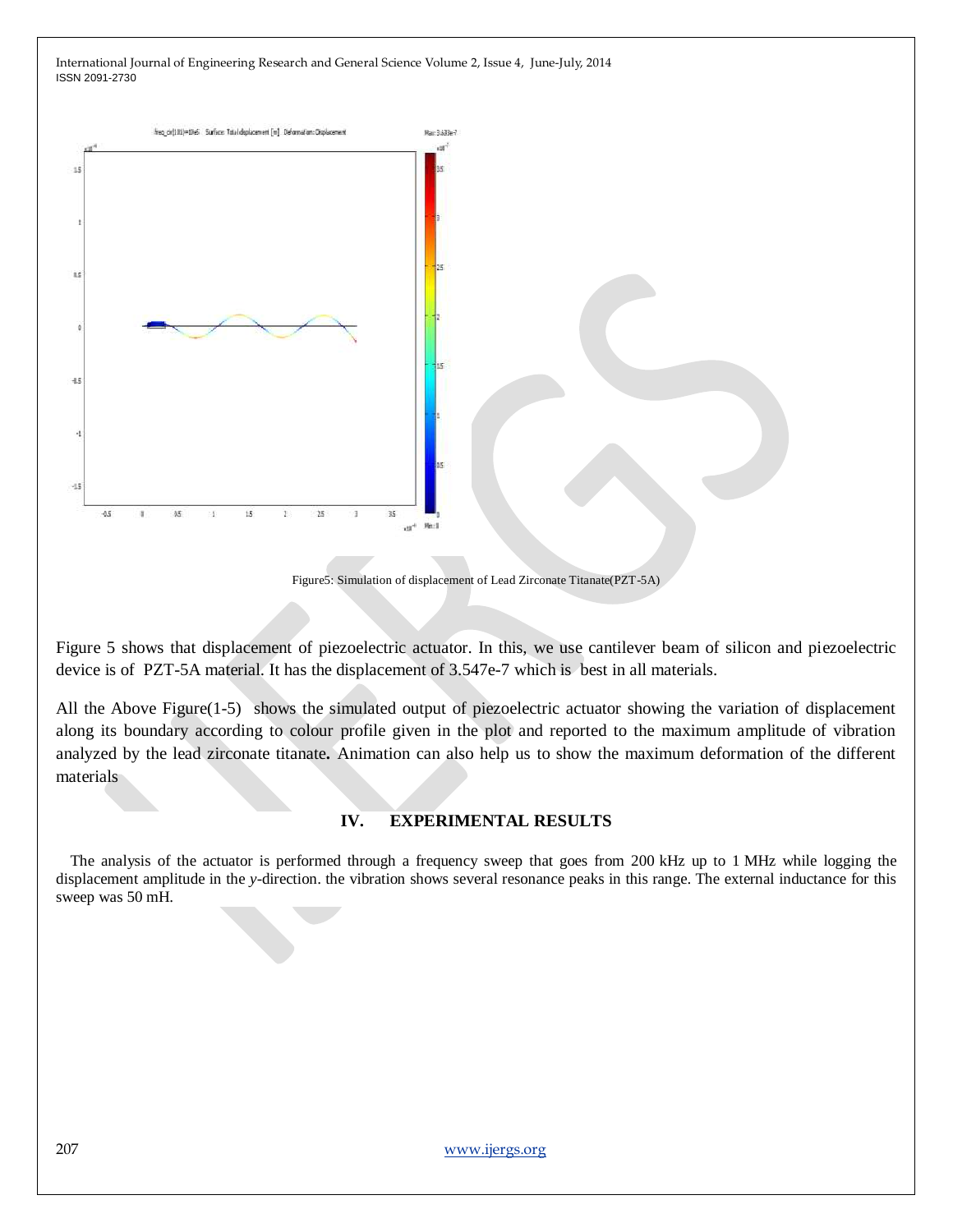

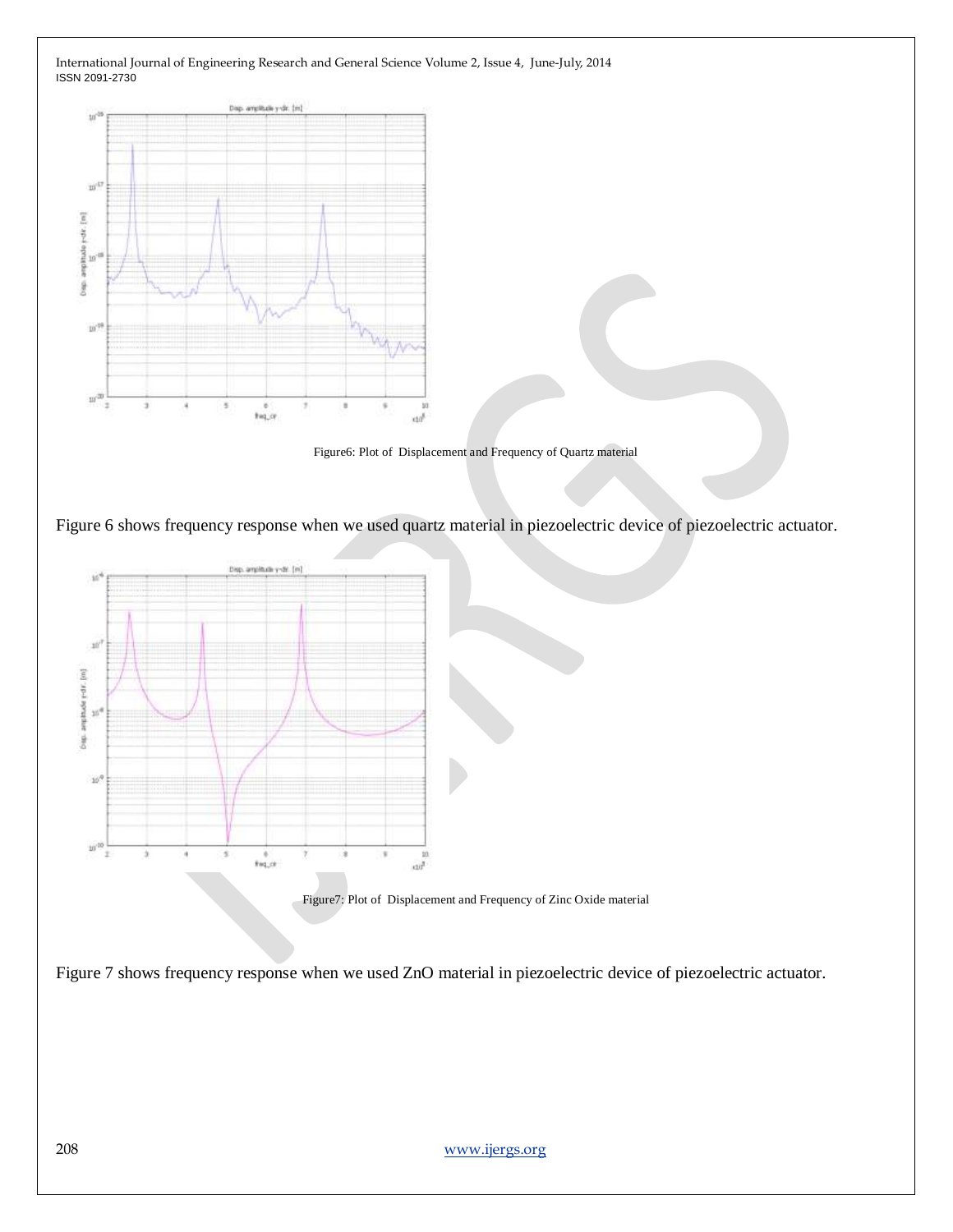

Figure8: Plot of Displacement and Frequency of Aluminum Nitride material

Figure 8 shows frequency response when we used AlNi material in piezoelectric device of piezoelectric actuator.



Figure9: Plot of Displacement and Frequency of Lead Zirconate Titanate(PZT-5A) material

Figure 9 shows frequency response when we used PZT-5A material in piezoelectric device of piezoelectric actuator.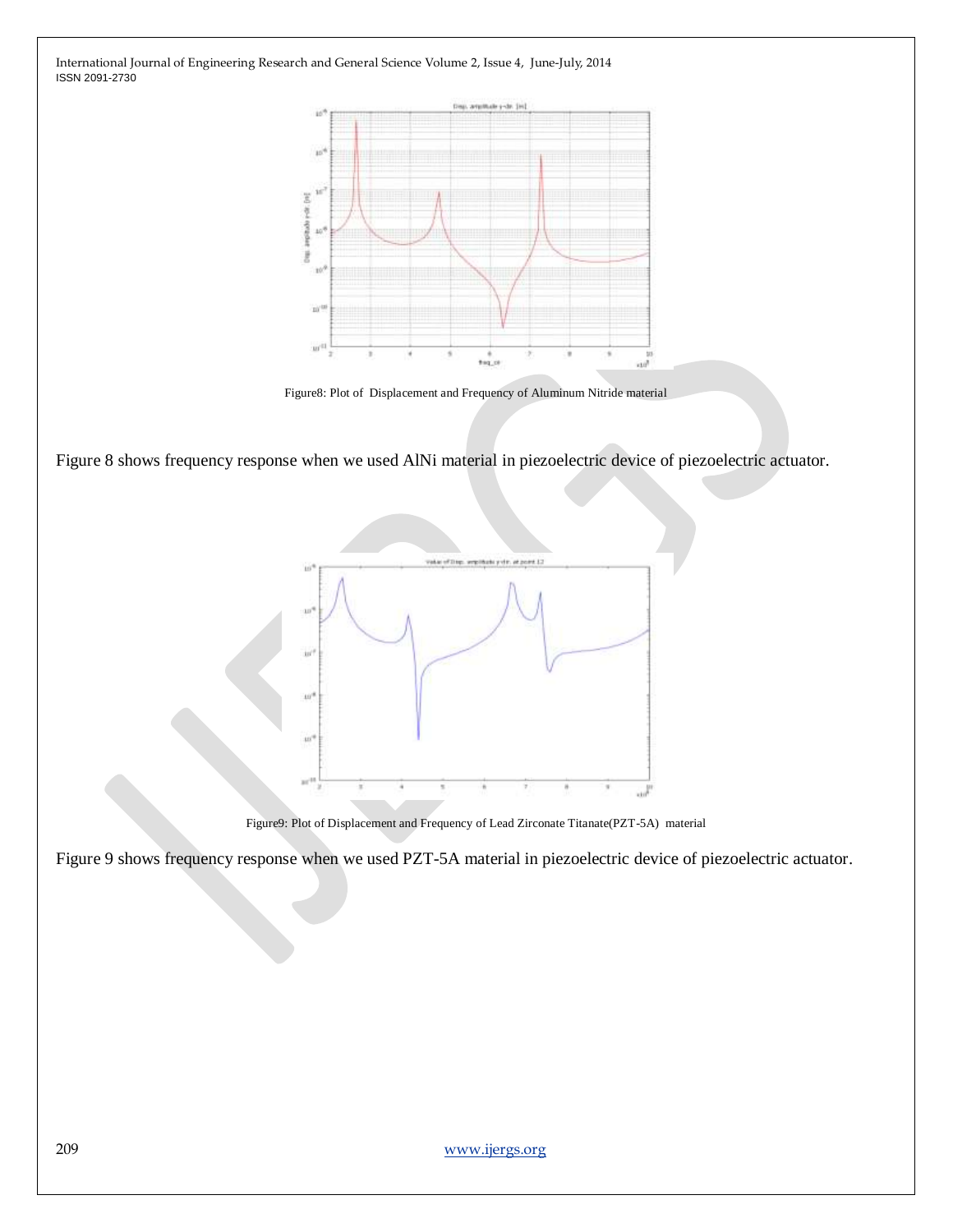

Figure10: A comparison between the amplitude versus frequency for two indunctance value in external circuit,50mH(blue curve) and 60mH(red curve).

Figure( 6-9) shows frequency response of Quartz material, zinc oxide, aluminum nitride, lead zirconate titanate respectively. As the frequency increases then the displacement of cantilever beam also increases and the maximum amplitude displacement shows the resonance of the piezoelectric resonator. Figure (10) shows that tuning is possible and due to changing inductance 60mH , so only the 660kHz frequency is affected by inductance.

The spike is caused by a resonance between the capacitance of the piezoelectric device and the inductance of the external circuit. The resonant frequency for a LC-circuit is

$$
f = \frac{1}{\sqrt{LC}}
$$

Because the values for L and f are known, it is possible to roughly estimate the capacitance of the piezoelectric device.



 $C = \frac{1}{Lf^2} = \frac{1}{60 \text{ mH} \cdot (660 \text{ kHz})^2} = 40 \text{ pF}$ 

Figure11: Analyisis of frequency response of various material

210 [www.ijergs.org](http://www.ijergs.org/)